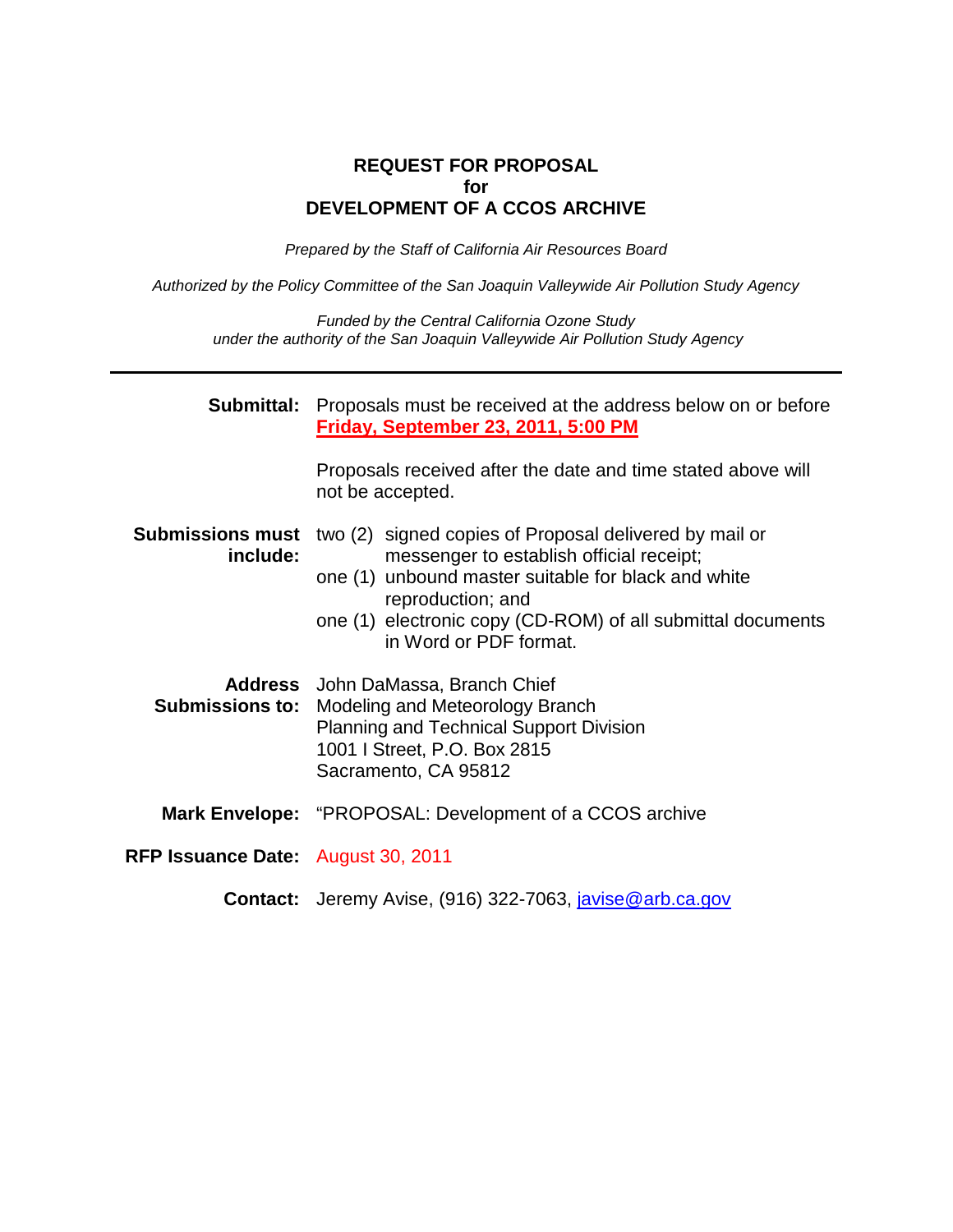# **TABLE OF CONTENTS**

| $\mathbf 1$ . |                                                                                                                                                                            |
|---------------|----------------------------------------------------------------------------------------------------------------------------------------------------------------------------|
| 2.            |                                                                                                                                                                            |
| 3.            |                                                                                                                                                                            |
|               |                                                                                                                                                                            |
| 4.            |                                                                                                                                                                            |
| 5.            |                                                                                                                                                                            |
| 6.            |                                                                                                                                                                            |
|               |                                                                                                                                                                            |
| 7.            |                                                                                                                                                                            |
|               |                                                                                                                                                                            |
| 8.            |                                                                                                                                                                            |
| 9.            |                                                                                                                                                                            |
| 10.           |                                                                                                                                                                            |
|               | 10.2. EVALUATION CRITERIA FOR QUALIFICATION FOR RESPONDENTS  ERROR! BOOKMARK<br><b>NOT DEFINED.</b>                                                                        |
|               | 10.3. PROPOSAL EVALUATION AND CONTRACTOR SELECTION PROCESS ERROR!<br><b>BOOKMARK NOT DEFINED.</b><br>10.4. CONTRACT NEGOTIATION AND APPROVAL  ERROR! BOOKMARK NOT DEFINED. |
| 11.           |                                                                                                                                                                            |
| 12.           |                                                                                                                                                                            |
| 13.           |                                                                                                                                                                            |
|               |                                                                                                                                                                            |
|               |                                                                                                                                                                            |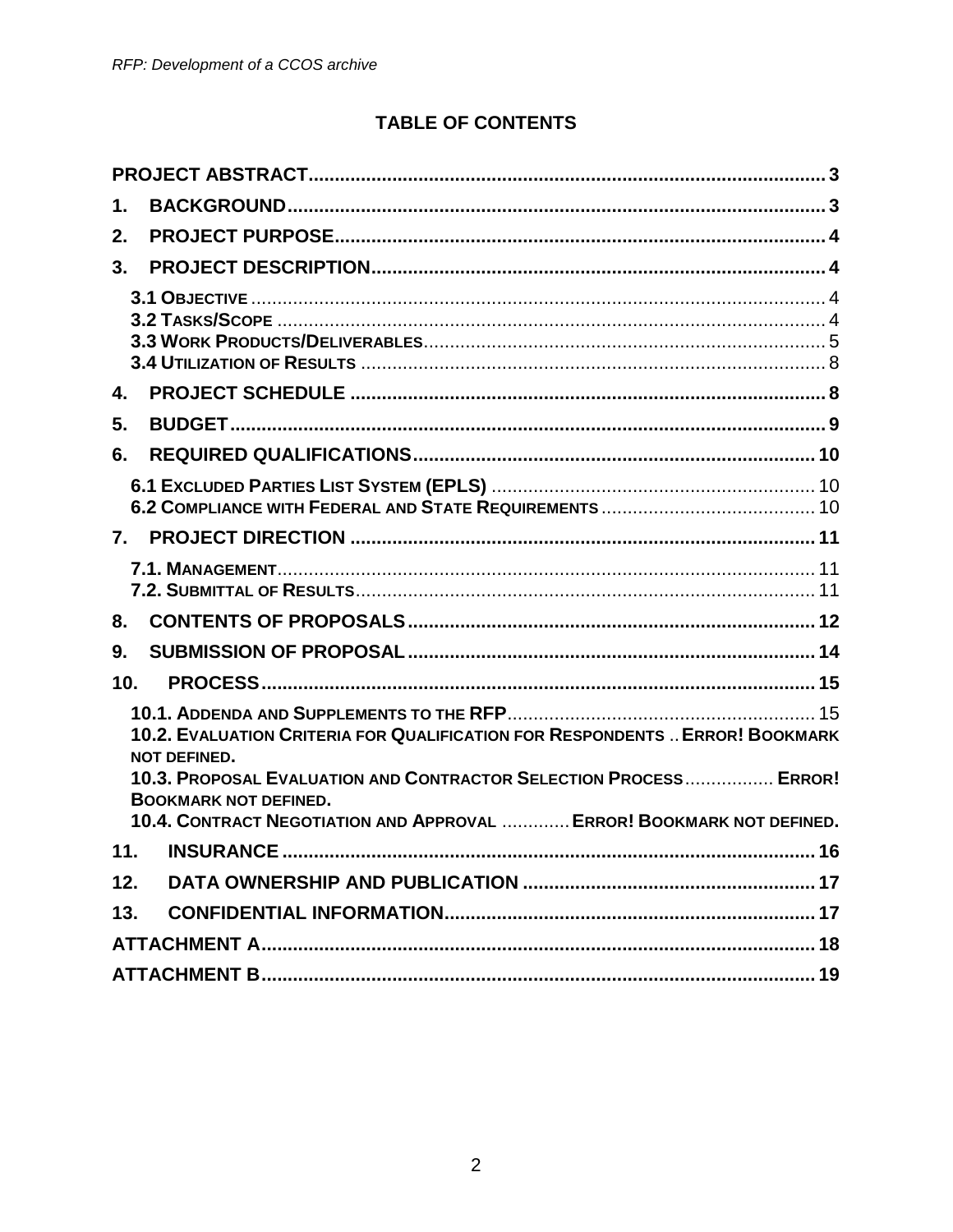#### **REQUEST FOR PROPOSAL For the DEVELOPMENT OF A CCOS DATA AND DOCUMENT ARCHIVE**

## **PROJECT ABSTRACT**

The Central California Ozone Study Technical Committee of the San Joaquin Valleywide Air Pollution Study Agency (Study Agency) is issuing this Request for Proposal (RFP) requesting development of a comprehensive archive of all data and documents related to on-going and finalized Central California Ozone Study (CCOS) projects (by the completion of this project, all CCOS projects should be finalized). The archive must be self-contained, utilize open source software, and include all software necessary to access the data and reports, as well as be transferrable to DVD or other portable media to facilitate distribution of the data. The archive should also be easily updated with additional projects that may not be finalized at the time the archive is created. The maximum proposed budget for this project is up to \$60,000. This project must be completed by June 2012.

#### **1. BACKGROUND**

## **1.1 ABOUT THE STUDY AGENCY**

The San Joaquin Valleywide Air Pollution Study Agency, a joint powers agency that coordinates scientific research on air quality issues in Central California, is the sponsor of this project. The Study Agency's decision-making body is a Governing Board consisting of one supervisor from each of the eight counties in the San Joaquin Valley. The mission of the Study Agency is guided by policy and technical committees of state, federal, and district air agency staff, and public- and private-sector stakeholders. Its projects are the core efforts of the Central California Air Quality Studies (CCAQS), and are typically carried out by contractors who are coordinated and managed by the staff of the California Air Resources Board (ARB) and San Joaquin Valley Air Pollution Control District (SJVAPCD). This project will be conducted by a contractor engaged by the Study Agency and guided by an appointed project manager who reports to the Study Agency and consults with its Technical Committee members.

Study Agency research includes ozone, particulate matter and related precursors. The California Regional PM10/PM2.5 Air Quality Study (CRPAQS) provides particulate and particulate precursor research. The CCOS was developed as a companion effort to evaluate ozone and ozone precursors. Projects conducted for these studies have included evaluation of monitoring technology, emissions evaluations, major field studies for data collection followed by database construction and data analysis, regional episodic and seasonal air quality modeling, and control measure evaluations. Research commissioned by the Study Agency has produced extensive, valuable information for attainment planning efforts, and daily forecasting of air quality and smoke management.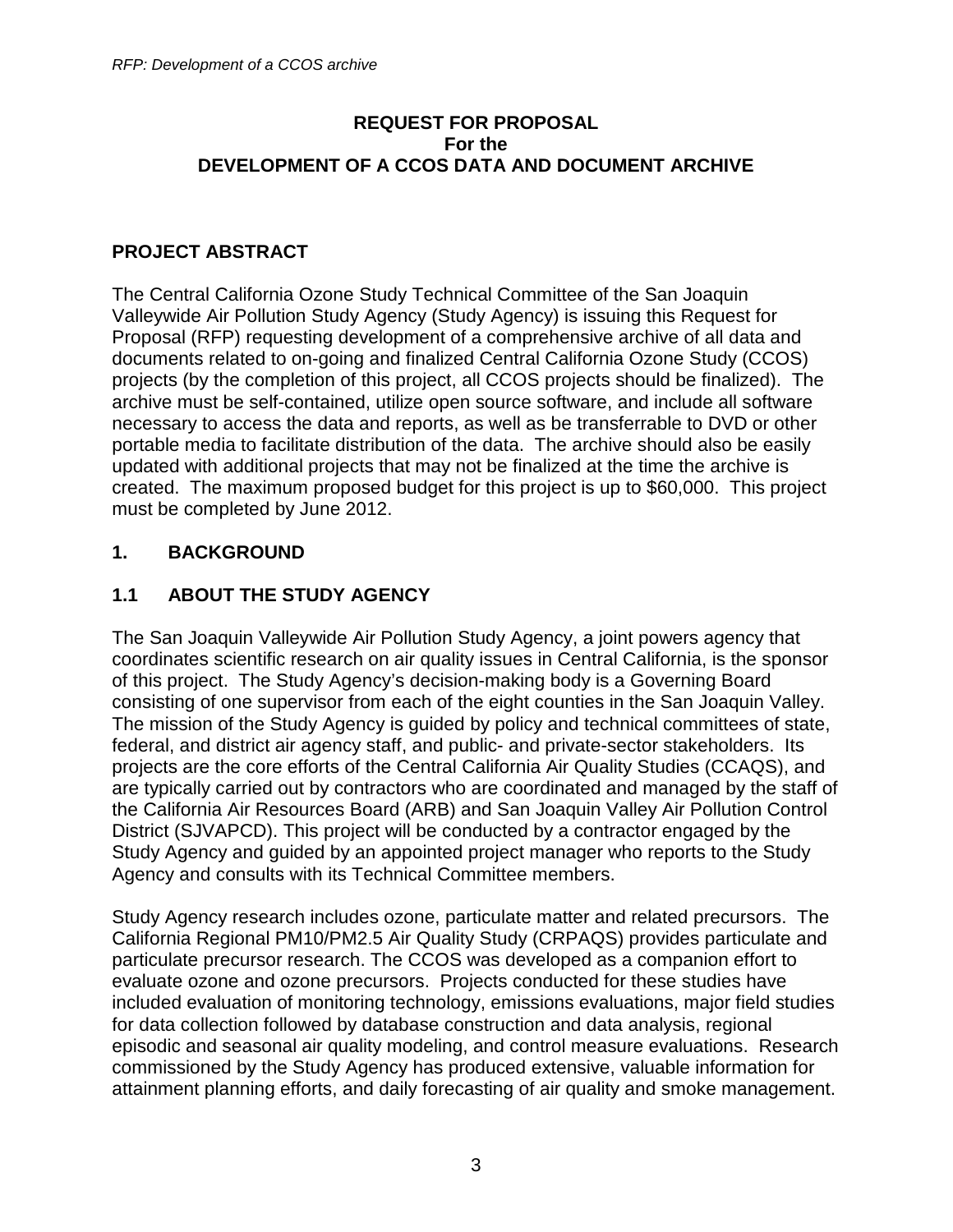Current research focuses on completion efforts for both CCOS and CRPAQS including projects for conceptual synthesis, elucidation of results, and projects to fill remaining data or evaluation gaps.

# **1.2 PROJECT BACKGROUND**

As part of CCOS, a database was developed for storing all related CCOS and supplemental data (http://www.arb.ca.gov/airways/Datamaintenance/default.asp). The database is currently maintained by Air Resources Board (ARB) staff and hosted on an ARB server. Documentation related to CCOS projects is currently found on two websites: one that is open to the public and is designed to disseminate the final findings of projects, and a second, which is password protected and designed to track on-going projects.

# **2. PROJECT PURPOSE**

The purpose of this project is to create a clearly organized archive database of all data and reports related to CCOS projects for dissemination to interested persons. The archive database should be self-contained, including all software needed to access the data and reports, utilize open source software only, and be transferrable to DVD or other portable media.

# **1. 3. PROJECT DESCRIPTION**

## **3.1 Objective**

The contractor is expected to create a self-contained archive database of all data and reports related to CCOS projects. The database should utilize open source software only, be capable of posting on the web, be transferrable to DVD or other portable media, and be easily updated for adding additional projects, data, and reports as they become available.

Deliverables include the archive database, comprehensive documentation of the database (including how to access data and reports, as well as how to update the database), and potentially a short training course (<4 hours) for using, updating, and transferring the database.

The contractor will present updates to the CCOS Technical Committee at key milestones along the project's scope of work. Discussions will be held to ensure that tasks are adequately completed, to the extent feasible, before progressing to subsequent milestones.

## **3.2 Tasks/Scope**

**Task 1:** Develop a list of projects and related data/reports that will be included in the archive database. The project list will include project title, Principle Investigators, and a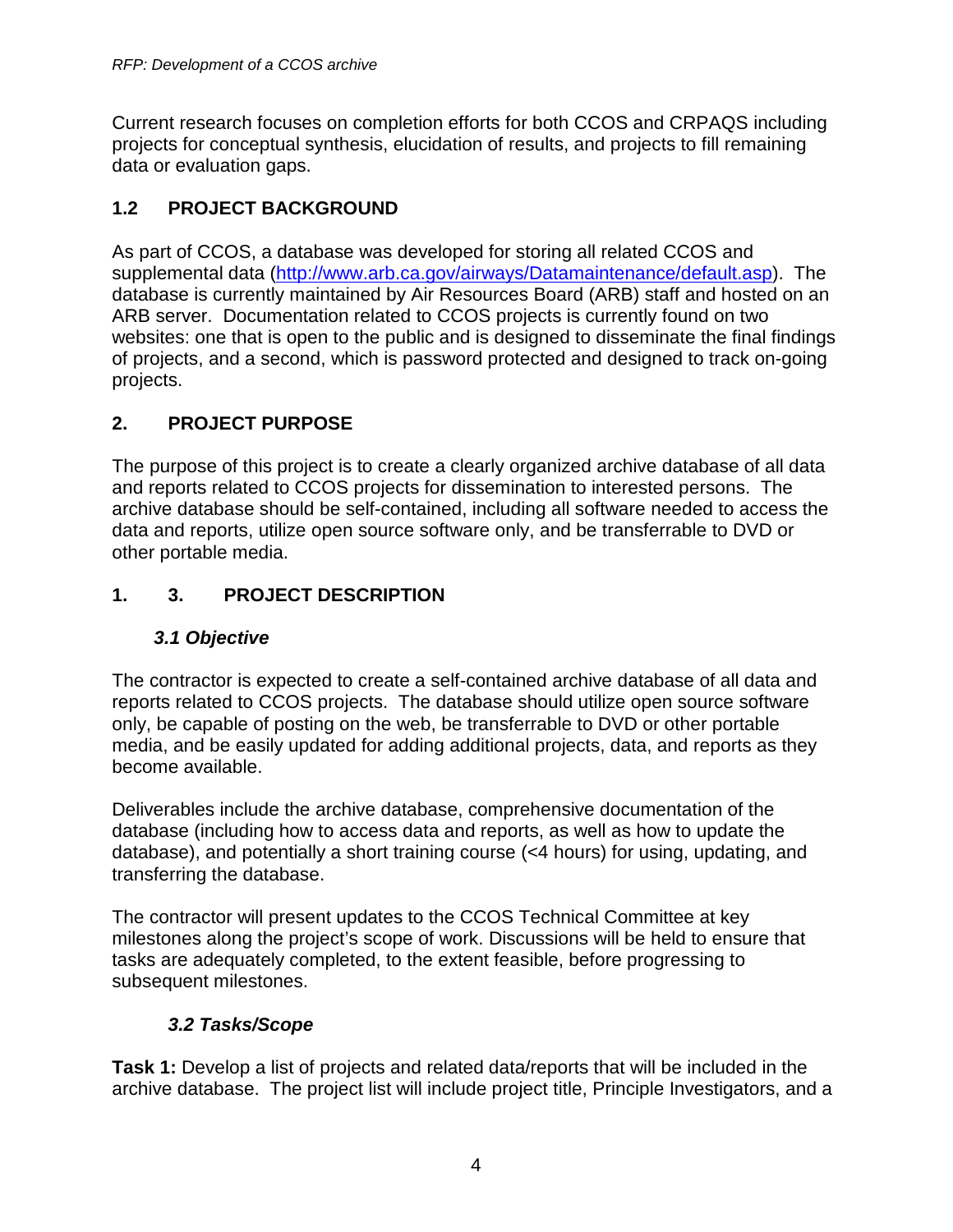brief summary of the project findings. The project list will later be updated to contain the location within the archive where documents and data related to each project can be found. This task will be conducted in conjunction with Study Agency staff.

**Task 2:** Outline the proposed archive/database methodology (including structure of the database and all software to be used) and submit to the Study Agency Project Manager for review by the Technical Committee and authorization to proceed. Discuss and refine the approach through interaction with the Project Manager and TC.

**Task 3:** Develop the archive database. The database should be accessible via web and DVD archive.

**Task 4:** Deliver the archive database to the Project Manager for review and testing. Participate in the assessment and testing of the archive database and make necessary updates and improvements.

**Task 5:** Deliver final web and DVD based archive database to the Project Manager.

**Task 6:** Prepare a comprehensive final user guide describing how to access data within the archive database, as well as how to make updates to the database for CCOS projects that have yet to be finalized by the completion of the archive database. A short training course will be provided to Study Agency staff.

## **3.3 Work Products/Deliverables**

**Initial Conference Call:** At the start of the contract period, the contractor will meet with the Study Agency Project Manager via telephone or in person to discuss the overall plan, details of performing the tasks, the project schedule, items related to personnel or changes in personnel, and any issues that should be resolved before work can begin. The Study Agency Project Manager may include key personnel of the Technical or Policy Committees in this discussion as needed.

**Progress Reports:** The contractor will provide brief, written progress reports to the Study Agency Project Manager every month and participate in conference calls to discuss the progress reports.

Progress reports shall include:

- Current status of work products and deliverables,
- Evidence or submittal of items deemed to be complete,
- A budget status summary indicating the percentage expended on major elements and explanation for any items that are not in conformance with the submitted project budget. Note: Provisions of Study Agency agreements allow some reallocation of funding resources during conduct of the project; however, exceeding the total budget is not authorized.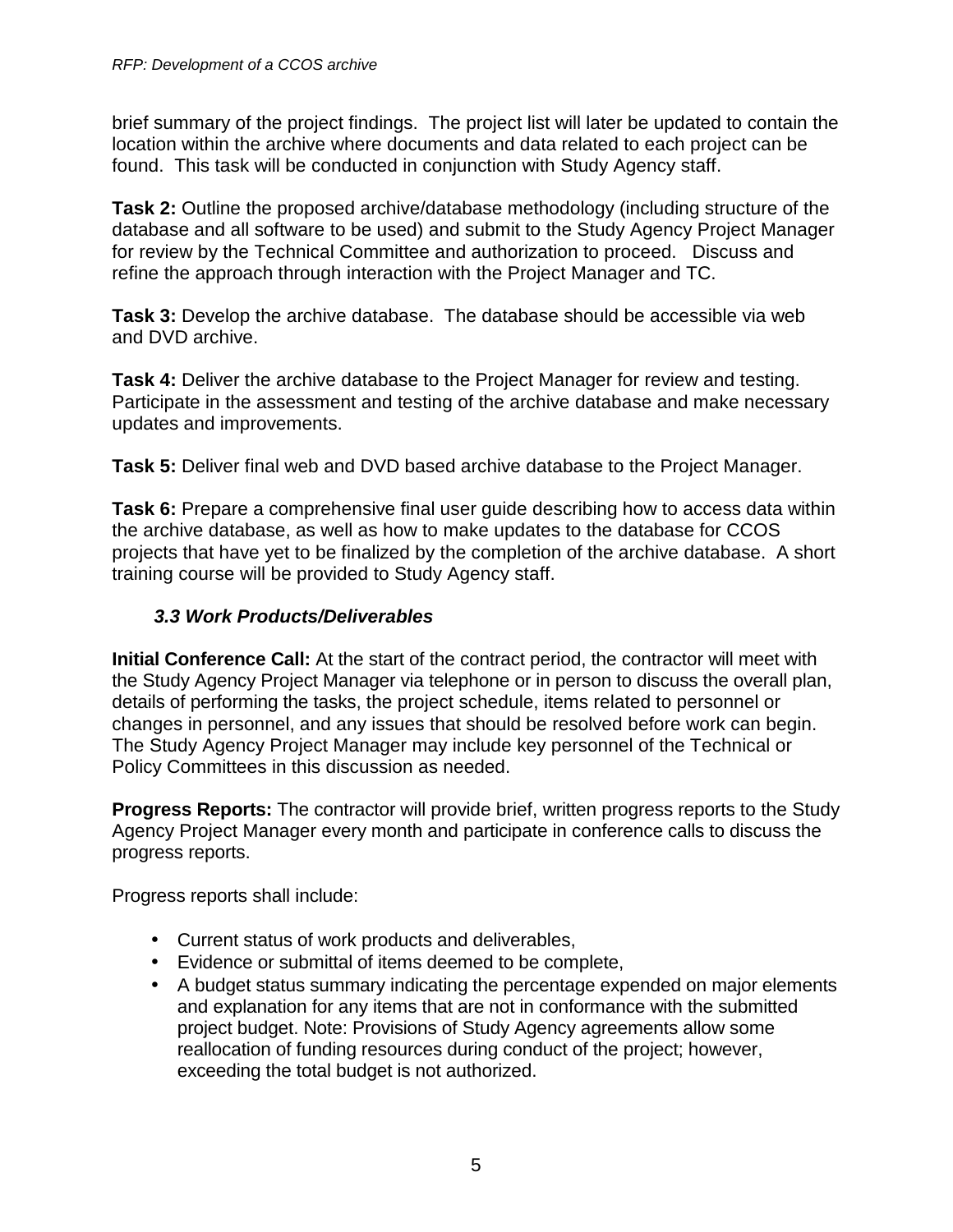- A review of the project timeline and justification for any requested revisions to intermediate progress dates
- Action items for which the contractor desires direction or approval.

When requested by the Study Agency Project Manager, the contractor shall meet with the Study Agency Project Manager via telephone to discuss the overall plan, details of task progress, or concerns regarding compliance with required performance objectives or timelines. The Study Agency Project Manager will notify the contractor in advance of any special topics so contractor may assemble key staff or information to respond. The contractor shall involve in this discussion key project personnel or subcontractors necessary to provide details of task progress. The day before the conference call, the contractor shall email the Study Agency Project Manager the progress report and any presentation material necessary for the meeting that includes:

- Current status of work products and deliverables;
- Explanation for any delays in performance;
- Justification for any proposed revisions to project budget; and
- Action items for which the Contractor desires direction or approval.

The Study Agency may request other interim deliverables. Based on progress reports and preliminary results, the Study Agency may provide direction to contractor to delete or amend objectives and deliverables. Deletion of tasks or deliverables is fully within the authority of the Study Agency; however the contractor will be compensated for work already completed on curtailed tasks. The contractor and Program Manager must ensure that any amended deliverables are within the authorized budget for the project. Any extra effort directed by the Study Agency that does not fall within the original scope of work requires formal amendment to the agreement. If the Study Agency determines a need for additional tasks or services not included in the proposal, the contract may be amended by agreement of both parties to include additional tasks and related costs.

**Electronic Report Submittal:** The contractor shall provide reports to the Study Agency in a format specified by the Study Agency using Microsoft Office 2010 Professional software (Word, Excel or Access) and shall provide draft and the final archive database in formats agreed upon by the contractor and Study Agency Project Manager.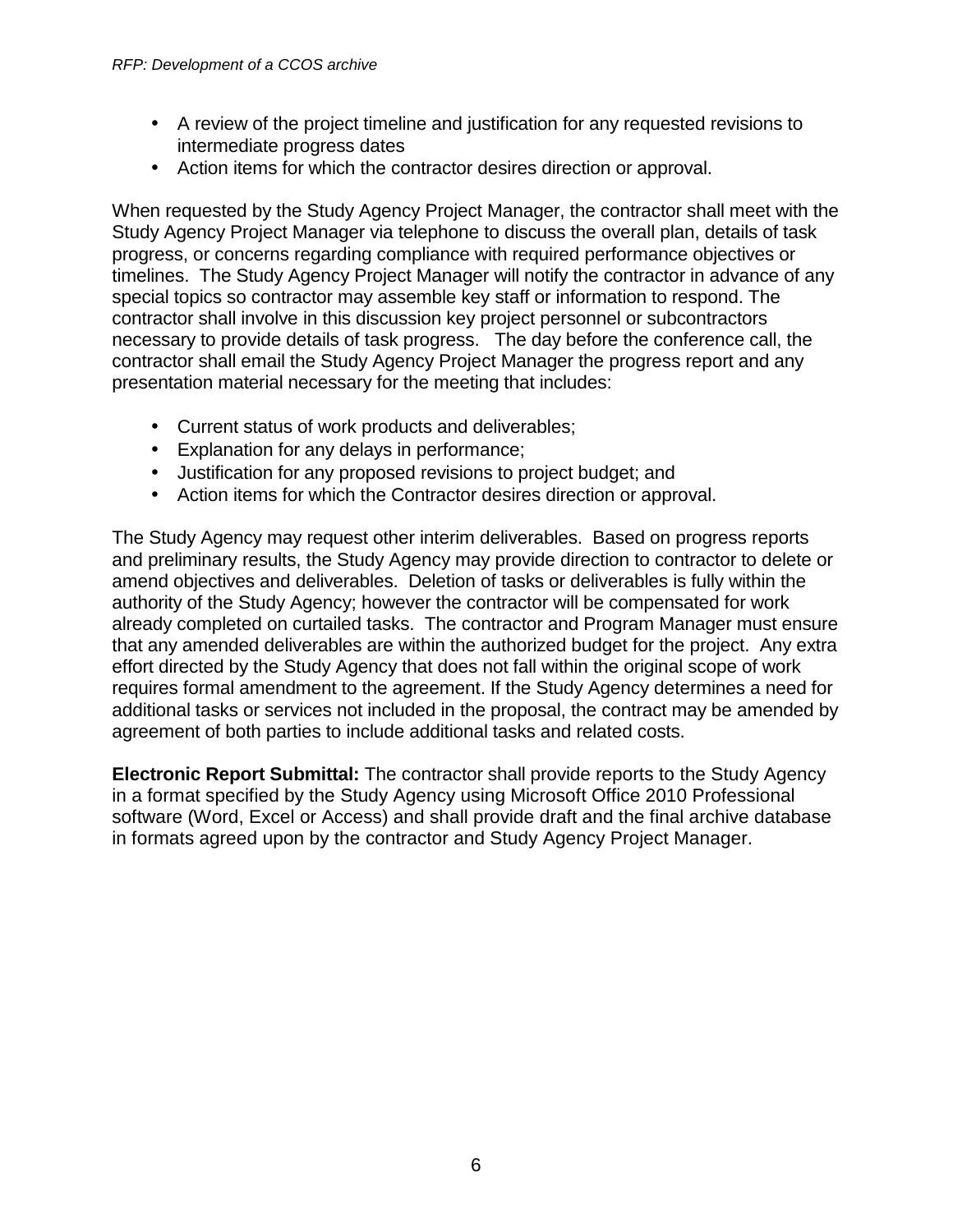**Reports:** The contractor shall deliver an electronic copy for each of the following:

- List of projects and related data/reports that will be included in the archive database (Task 1),
- Outline of the proposed archive/database methodology (Task 2)
- Draft and Final archive database (Tasks 4/5)
- Comprehensive user guide (Task 6).
- If applicable, training course materials in written and/or electronic form.

The Study Agency requires that the technical writing of all final products be adequate to clearly explain the processes used to carry out the project. Multiple document revisions may be required if reports are not written to the satisfaction of the Study Agency.

**Draft and Final Report:** The contractor shall deliver an electronic copy of the draft and final Reports in MS Word to the Study Agency Project Manager for review by the Study Agency Committees. The Study Agency requires that the technical writing be adequate to clearly explain the processes used to carry out the project. Multiple document revisions may be required if reports are not written to the satisfaction of the Study Agency. The contractor is expected to comply with requests for supplemental documentation and clarification of discussion in the draft report. The report must be complete in providing documentation and results for all required objectives. The contractor will be expected to provide revisions in the final report within 15 days after receipt of the Study Agency Project Manager's comments.

**Copies of Final Report:** Upon approval of the final report by the Study Agency, the contractor shall deliver to the Study Agency five bound copies and one unbound reproduction master copy of the report incorporating all final alterations, additions and appendices. The contractor shall also deliver an electronic copy of the final report produced in Microsoft Office 2010 Professional.

**Invoices and Progress Reports:** The contractor will be paid for each deliverable when the Study Agency deems that the invoice and deliverable satisfy the applicable requirements of the contract. Ten percent (10%) of each invoice payment will be withheld until all work is complete and approved by the Study Agency. The total of payments shall be separated into 3 invoices:

- Invoice One should reflect costs for Tasks 1 and 2 and be submitted when Task 3 begins.
- Invoice Two should reflect costs for Tasks 3 and 4 and be submitted with the archive database in Task 5.
- Invoice Three should reflect costs for Task 6 and be submitted with the final report for Task 6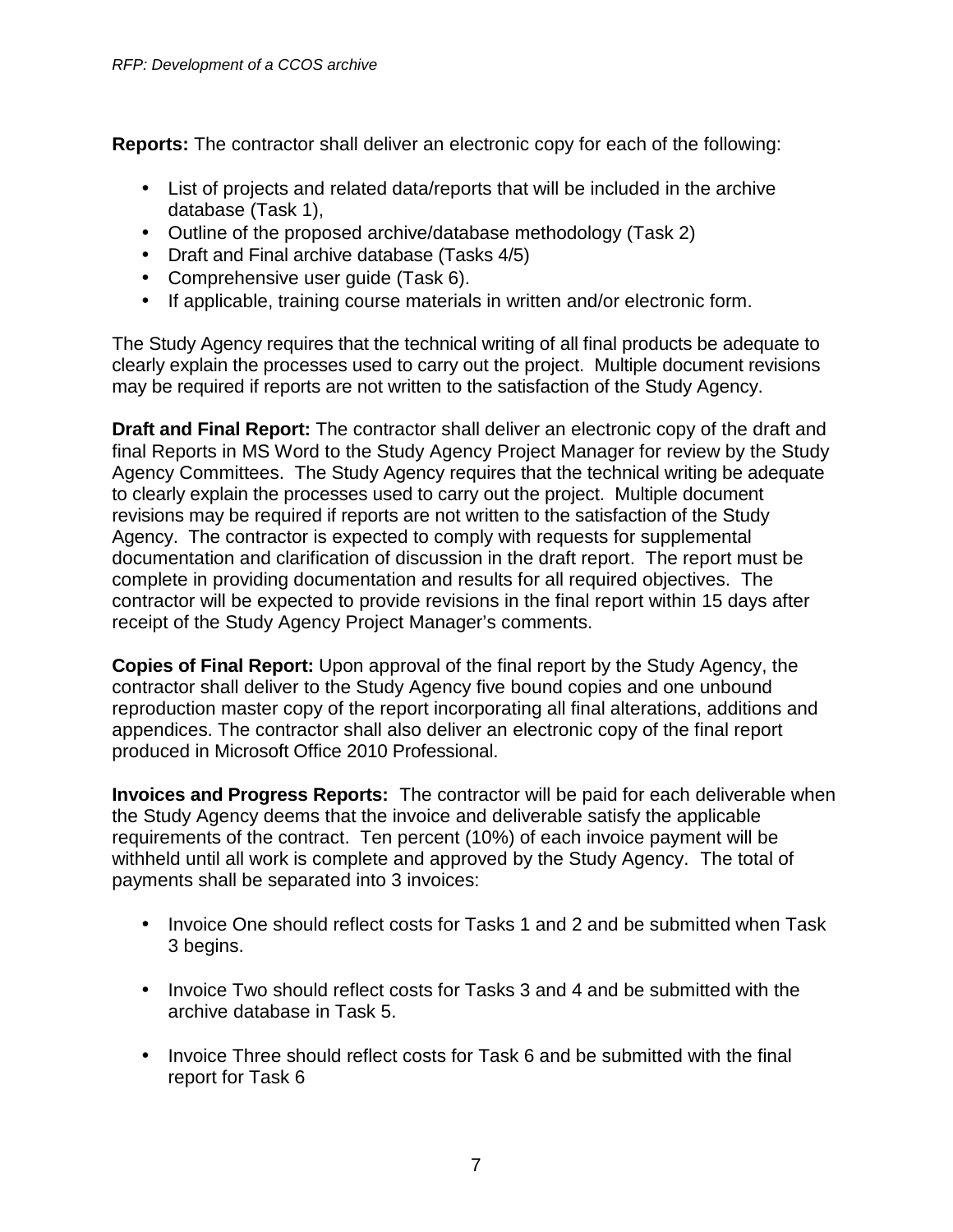The contractor shall submit invoices in triplicate. The invoices shall be included with the final reports. The invoices must list the contract number.

Additional tasks performed by the contractor or its subcontractors to develop supporting information or analysis, which were not specified in the proposal, will not be reimbursed without prior written approval from the Study Agency. Unapproved additional tasks are not reimbursable.

## **3.4 Utilization of Results**

The archive database will be used to disseminate data and findings from projects conducted under CCOS. The Proposer should consider the intended end-use of the results and provide data and reports suitable for this purpose. The Proposer is not authorized to establish restrictions on the release or use of final products by the Study Agency.

## **4. PROJECT SCHEDULE**

The Study Agency intends for the project to be completed according to the following schedule of deliverables (the Study Agency may agree to a different schedule which would be specified in the contract). Payments must correspond with the submission of final reports. Progress reports and conference calls are not included in Table 1.

#### **Table 1: Project Schedule and Deliverables**

| <b>Action/Work Product</b>                  | <b>Completion Date</b> |  |
|---------------------------------------------|------------------------|--|
| <b>Release of RFP</b>                       | August 30, 2011        |  |
| <b>Deadline for Proposal</b>                | September 23, 2011     |  |
| <b>Contractor Selection</b>                 | October 4, 2011        |  |
| <b>Contract Development</b>                 | October 7, 2011        |  |
| <b>Contract Approval</b>                    | October 20, 2011       |  |
| Development of list of projects and data to | November 15, 2011      |  |
| be included in the archive                  |                        |  |
| <b>Deadline</b> for Submittal of Proposed   | November 30, 2011      |  |
| Methodology                                 |                        |  |
| <b>Deadline for Final Methodology</b>       | December 31, 2011      |  |
| <b>Deadline for Draft Archive</b>           | February 15, 2012      |  |
| <b>Evaluation of Draft Archive</b>          | February 29, 2012      |  |
| <b>Deadline of Final Archive</b>            | March 31, 2012         |  |
| <b>Deadline for Draft Final Report</b>      | April 15, 2012         |  |
| <b>Deadline for Final Report</b>            | May 15, 2012           |  |
| <b>Report Presentation</b>                  | May 31, 2012           |  |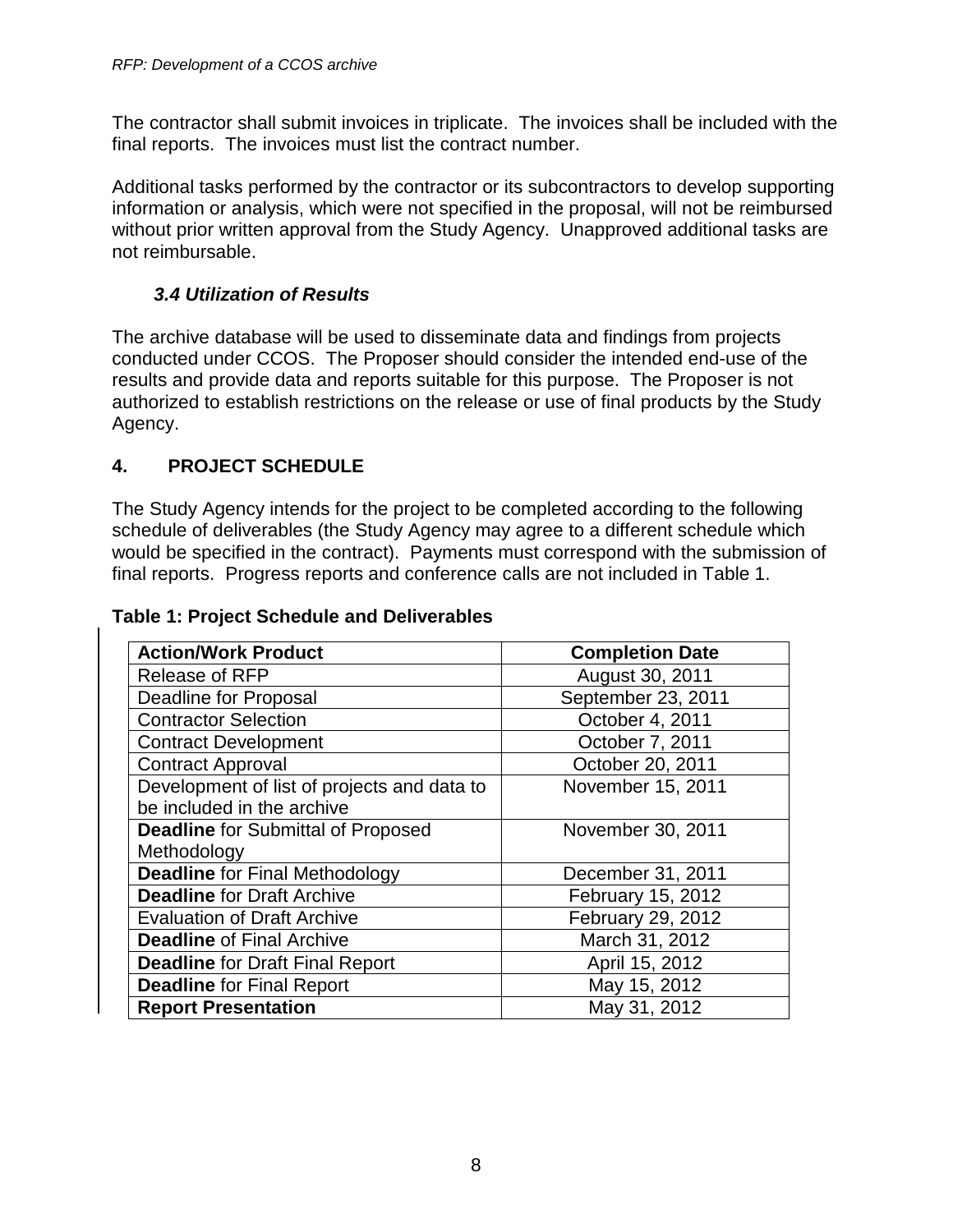#### **5. BUDGET**

Costs will be a factor in evaluating proposals responding to this RFP. Proposers are directed to provide task-related costs in their proposal budget summary rather than a lump sum amount. Proposals will be evaluated both by comparison of cost for comparable tasks as well as total cost. The Study Agency's review committee is authorized to consider the comprehensiveness of proposed efforts as well as total proposed cost to provide reasonable comparisons of the proposals. All evaluation criteria are described in Section 10.2.

The Study Agency's maximum budget for this project is \$60,000. The budgeted amount is available to the contractor for research, analysis, coordination, teleconferences, meetings, development and transmittal of computer code, computer time on systems used by the contractor for code development and preliminary testing, report writing, subcontractors, and all other authorized efforts undertaken by the contractor for this project.

The Proposer's costs must be itemized by the following categories:

**Task**: List a total cost per task. The Study Agency reserves the right to remove tasks as deemed necessary to remain within budget.

**Labor**: List an hourly labor rate for each assigned principal and technical specialist. The rate quoted must include labor, general, administrative, and overhead costs. List the hours and cost expected for each team member for each task.

**Subcontractor Costs**: Identify subcontractors by name, list their cost per hour or per day, and the number of hours or days their services will be used.

**Travel Costs**: Identify estimated travel costs, including the number of trips required, destinations, and approximate costs of travel. Travel costs are reimbursed at prevailing rates for the contracting company or rates approved by the Study Agency, whichever is lower, unless negotiated otherwise.

#### **Miscellaneous Costs**: If any.

Total cost must be clearly indicated in the Costs of Proposal section of the proposal.

It is expected that general overhead and administrative costs are included in the hourly rate for labor. It will be assumed that all contingencies and/or anticipated escalations are included. No additional funds will be paid above and beyond the contracted amount for the services specified in the proposal. If the Study Agency determines a need for additional tasks or services not included in the proposal, the contract may be amended by agreement of both parties to include additional tasks and related costs.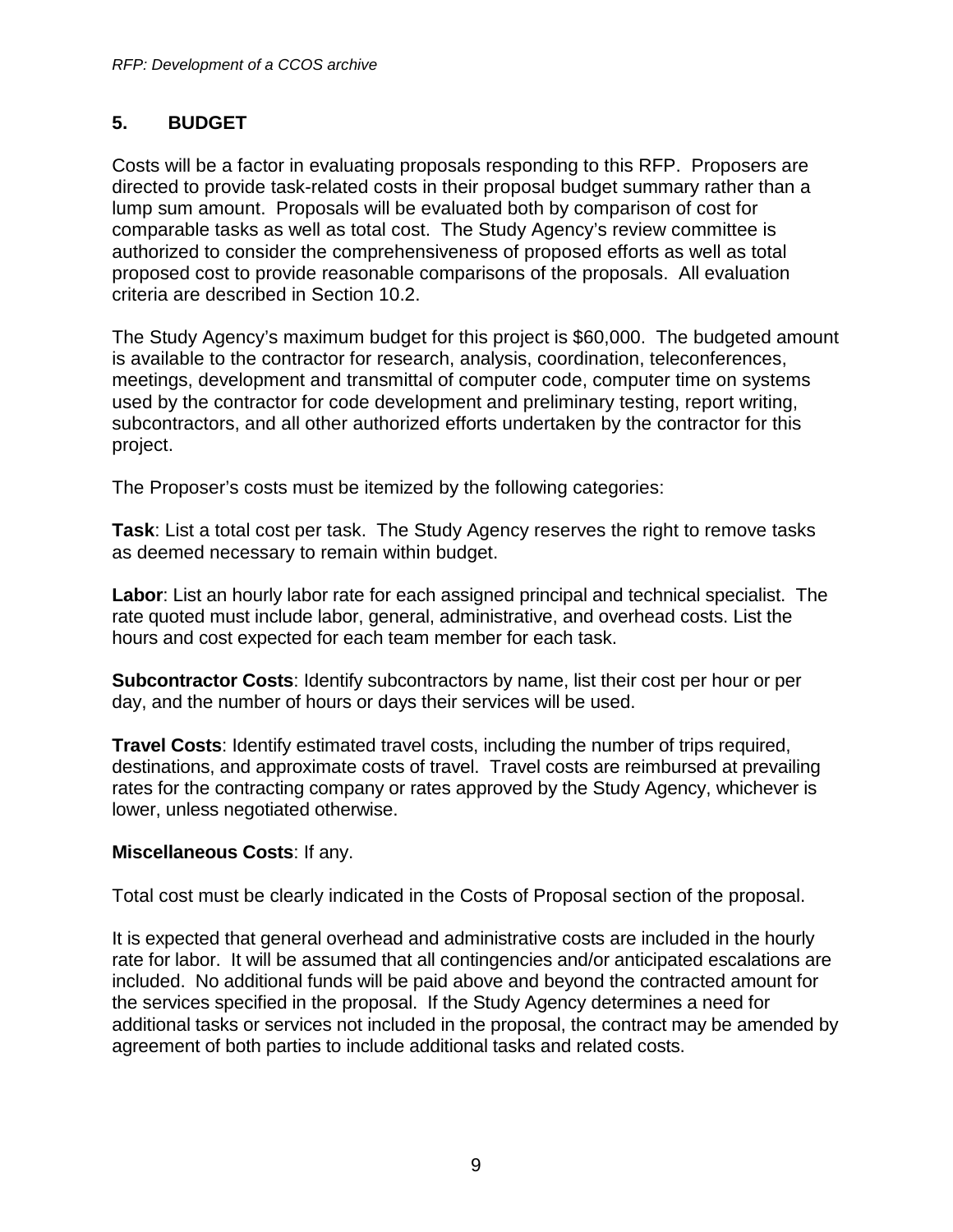## **6. REQUIRED QUALIFICATIONS**

To be selected, a Proposer (including identified subcontractors) must have demonstrated extensive experience and expertise in the following areas:

- Knowledge in developing electronic libraries/archives;
- Computer science knowledge sufficient to accomplish requested tasks;
- Skill in performing the types of technical tasks required for this project;
- Excellent working relationships with government agencies; and
- Excellent technical writing skills.

To be selected, the proposal and client references must demonstrate that Proposer has the ability and resources to produce the deliverables requested in this RFP. The Study Agency reserves the right to reject any proposal deemed non-responsive to the RFP, not responsible, and/or not reasonable.

# **6.1 Excluded Parties List System (EPLS)**

A Proposer or any individual identified in the proposal that appears in the Excluded Parties List System (EPLS) is not eligible for award of a contract. The EPLS is a federal registry that contains information regarding entities debarred, suspended, proposed for debarment, excluded, or otherwise declared ineligible from receiving Federal contracts. Access to the EPLS is available at www.epls.gov.

The Proposer certifies by signing the signature page of the original copy of the submitted proposal and any amendment signature page(s) that the Proposer is not presently debarred, suspended, proposed for debarment, declared ineligible, voluntarily excluded from participation, or otherwise excluded from or ineligible for participation under federal assistance programs. The Proposer should complete and return the attached certification regarding debarment, etc., i.e. Attachment A, with their bid. This document must be satisfactorily completed prior to award of the contract.

## **6.2 Compliance with Federal and State Requirements**

The selected contractor shall comply with applicable federal requirements including but not limited to Office of Management and Budget Circular No. A-87 (Cost Principles for State, Local, and Indian Tribal Governments), Circular No. A-102 (Grants and Cooperative Agreements with State and Local Governments), and Circular No. A-133 (Audits of States, Local Governments, and Non-Profit Organizations).

California Government Code Section 1090 generally prohibits a public official from being financially interested in a contract which he or she has made or participated in an official capacity. Under certain circumstances, persons who perform work pursuant to a contract with a government agency may be subject to the restrictions of Government Code Section 1090. With respect to the CCOS, this means that based on participation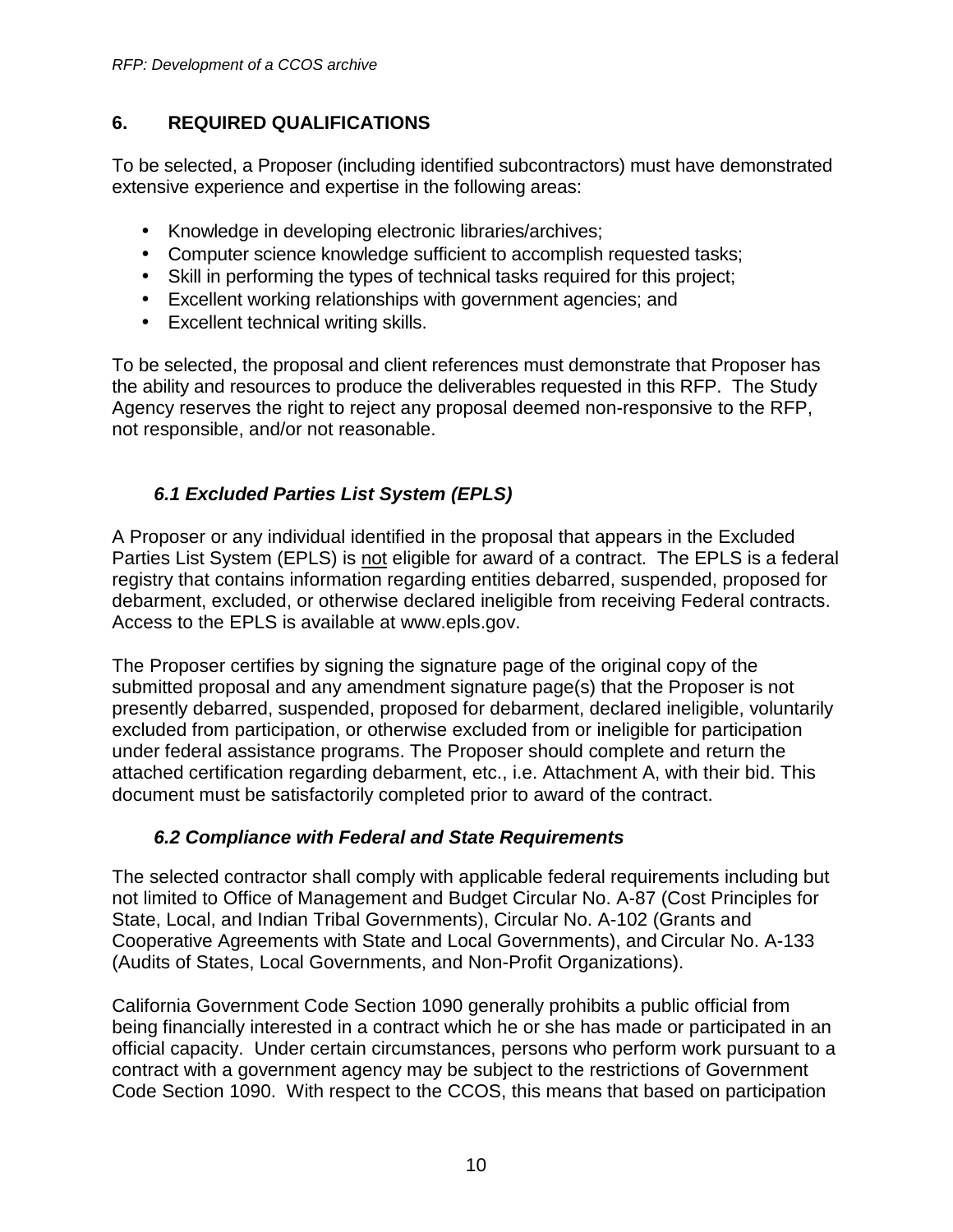in the planning of the project, certain consultants are precluded from participating in all or some of the post-planning contracts. This preclusion would apply to a contractor as either a prime contractor or a subcontractor. In most cases, whether a particular contractor is eligible to bid will depend on an analysis of all of the circumstances surrounding the contractor's earlier participation in the CCOS and the work that that contractor now proposes to perform. Any response to this RFP which includes a paid participant who is ineligible based on Government Code Section 1090 will be rejected during the review of the proposals.

Questions concerning the eligibility of a potential contractor must be directed to the Study Agency attorney at the address provided below prior to the preparation of a proposal.

General Counsel San Joaquin Valleywide Air Pollution Study Agency San Joaquin Valley Air Pollution Control District 1990 East Gettysburg Avenue Fresno, CA 93726

# **7. PROJECT DIRECTION**

## **7.1. Management**

The contractor selected to conduct this work shall report to the Study Agency Project Manager, who will be identified in the contract. For the purposes of this project, the staff of the SJVAPCD will write and monitor contracts with the participants and will be the primary interface between the contractor, the Policy and Technical Committees, and the Study Agency. The contractor must not begin work on the project until a contract is fully approved by the San Joaquin Valleywide Air Pollution Study Agency.

# **7.2. Submittal of Results**

All completed files or reports shall be released by the contractor to the Study Agency Project Manager for distribution and review by the Study Agency. The Study Agency may review any of the results in whole or in part and submit comments or questions to the contractor through the Study Agency Project Manager. The contractor shall perform any additional work needed to address issues raised by this process for the items authorized by the Study Agency Project Manager unless such effort would exceed the authorized budget. Any extra effort directed by the Study Agency that does not fall within the authorized budget requires formal amendment to the agreement. If the Study Agency determines a need for additional tasks or services not included in the proposal, the contract may be amended by agreement of both parties to include additional tasks and associated costs.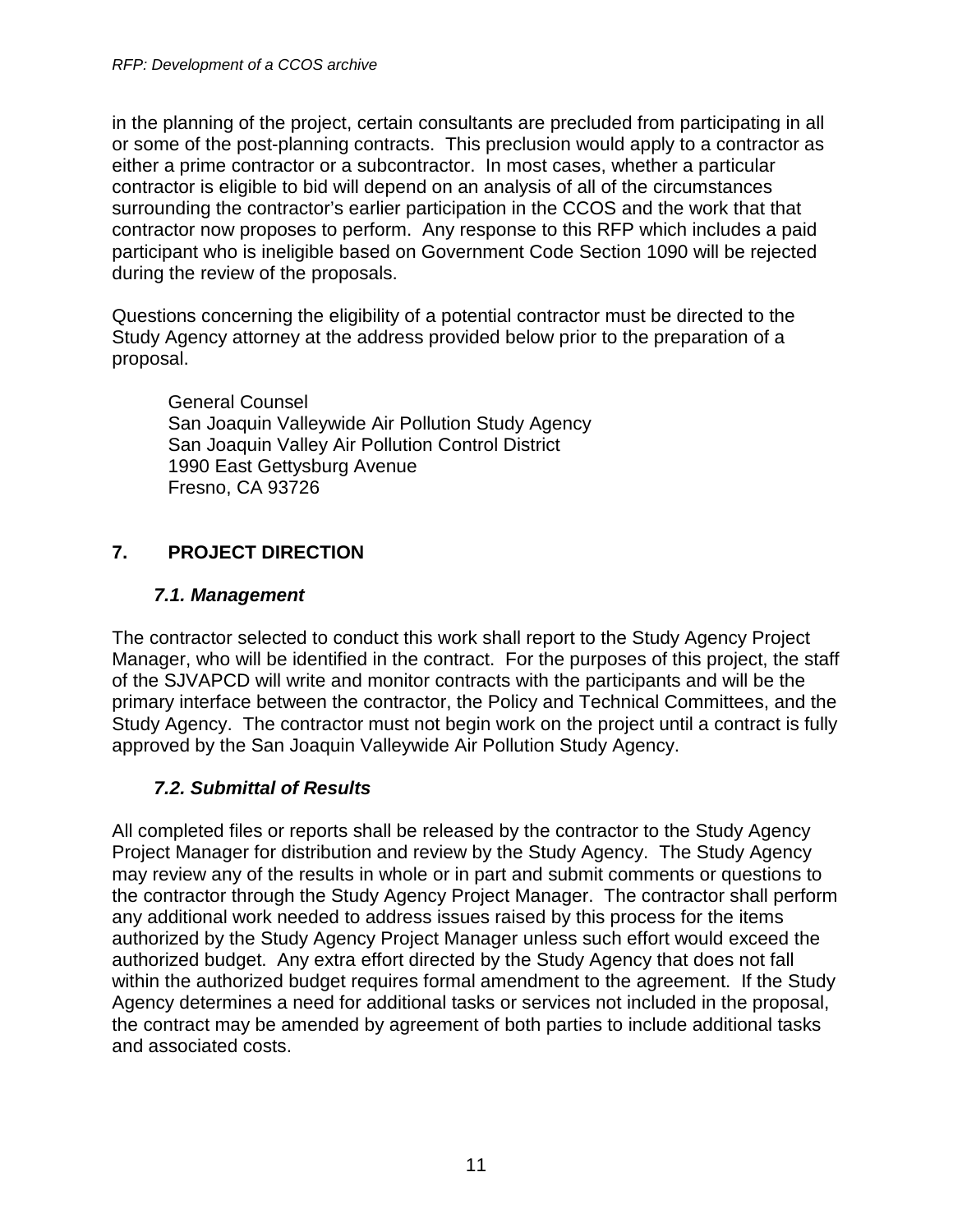#### **8. CONTENTS OF PROPOSALS**

Proposals must be signed by a duly authorized official of the responder and must state that the proposal is valid for a period of not less than ninety (90) days from the date of submittal. The Proposer's name and address as used in contractual agreements should be provided. The name, address, title, telephone number, fax number and email address of the person(s) authorized to execute agreements and the person(s) acting as principal for the work conducted in the proposal should be provided.

Information in the proposals shall become public property subject to disclosure under the Public Records Act. Proposals should convey a maximum of technical content related to the relevant task with a minimum of extraneous material. Proposals should convey a high degree of technical understanding and innovation while demonstrating the ability to present complex scientific results to decision-makers. The proposal should be clear and concise. The response to the RFP is expected to be brief, with text of the proposed approach to completing the tasks limited to less than 30 pages, not inclusive of qualification information (e.g. attached resumes, etc.), budget summary table and timeline.

Submitted proposals must follow the format outlined below and all requested information must be supplied. The submitted proposal shall be limited to 30 pages, single-sided or 15 pages, double sided, with 1-inch margins. Proposal shall be printed on white paper and the font shall be black Arial and no smaller than 12 point. Failure to submit proposals in the required format may result in elimination from proposal evaluation.

**Cover Letter** - Must include the name, address, and telephone number of the Proposer's company, total cost, the name of the contact person for the proposal, and be signed by the person or persons authorized to represent the firm.

**Table of Contents** - Clearly identify material contained in the proposal by section and page number.

**Summary (Section I)** - State the overall approach to the work and objective(s). Demonstrate a clear understanding of the analysis goal. Include total project cost. Provide specific examples of steps to be taken to complete the analysis, as well as measures to assure repeatability, reliability and applicability of the work.

**Work Program (Section II)** - Include the approach to completing tasks identified in Section 3 of this RFP. Describe work activities or tasks to be performed including the sequence of activities and a description of methodology or techniques to be used. Proposer may include suggestions of any missing tasks to add for fulfillment of Section 3 objectives.

**Program Schedule (Section III)** - Provide projected milestones or benchmarks for major products/reports within the total time allowed. This proposed schedule may include flexibility in the timing of major products/reports. Include information on the availability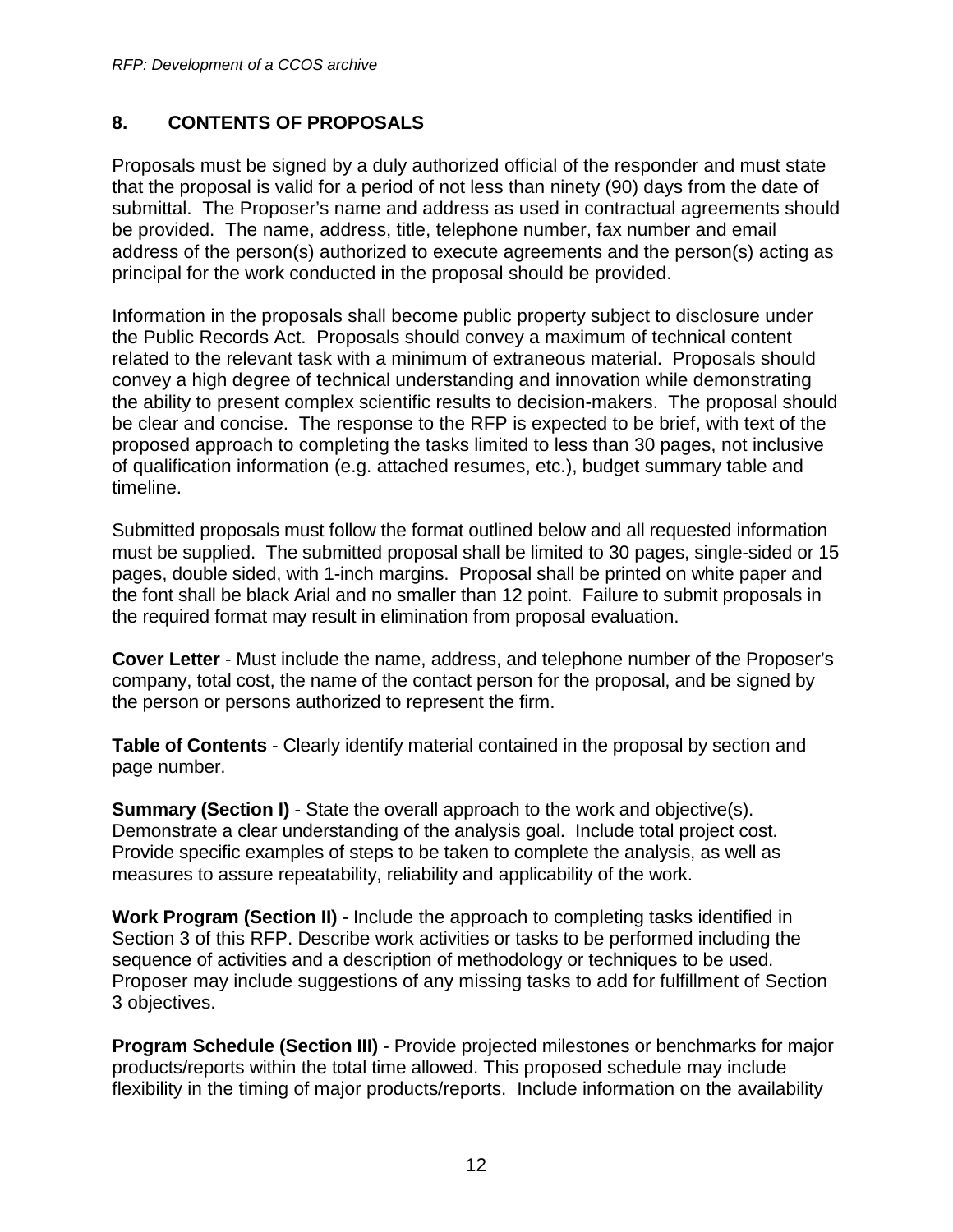of the Proposer and proposed subcontractors during the proposed term. Indicate and explain or justify adjustments to the schedule anticipated by or proposed by respondent.

**Project Organization (Section IV)** - Describe the proposed management structure, organization of the contracting group, and facilities available.

**Assigned Personnel (Section V)** - Identify the principals having primary responsibility for conducting the work. Discuss their professional and academic backgrounds. Provide a summary of similar work they have previously performed. List the amount of time, on a continuous basis, that each principal will spend on this project. Describe the responsibilities and capacity of the technical personnel involved. Substitution of the project manager and/or lead personnel shall not be permitted without prior written approval of the Study Agency Project Manager.

**Study Agency and District Resources (Section VI)** - Describe any Study Agency or District services and staff resources needed to supplement contractor activities to achieve identified objectives.

**Subcontractors (Section VII)** - If subcontractors are to be used, identify each of them in the proposal. Describe the work to be performed by them and the number of hours or the percentage of time they will devote to the project. Provide a list of their assigned staff, their qualifications, and their relationship to project management, schedule, costs and hourly rates.

**Costs of Proposal (Section VIII)** - Identify all costs associated with the execution of this RFP and any additional identified tasks. The proposed payment for each deliverable identified in Table 1 should be provided, as well as hourly billing rates and amount of time for each staff member that will be a part of this project. Any additional services that may be necessary to complete additional processing identified by the tasks, if authorized for completion by the Study Agency Project Manager, should be clearly stated and identified by an hourly billing rate. Also, attach a Proposal Budget Summary Table similar to Attachment B of this RFP, which includes task costs, overhead, travel, and other administrative costs. Proposals should include a budget that is sufficient to thoroughly address the goals of this project, and that is itemized by the tasks identified in the RFP. The District reserves the right to exclude tasks from the final work program.

**Contractor Capability and Client References (Section IX)** - Provide a summary of the firm's relevant background experience. Discuss the applicability of each experience to this RFP. Qualifications of the Proposer, including in-house staff and subcontractors, to complete the required tasks should be included in this section. Include a brief summary of related studies completed for other parties that are of a similar nature to the work requested by this RFP. (Report examples [see Section 11] can be provided in an attachment. Attached documents are not part of the 30-page limitation.). Also provide a list of client references, including the client manager's name, title/function, and phone number for the most relevant projects.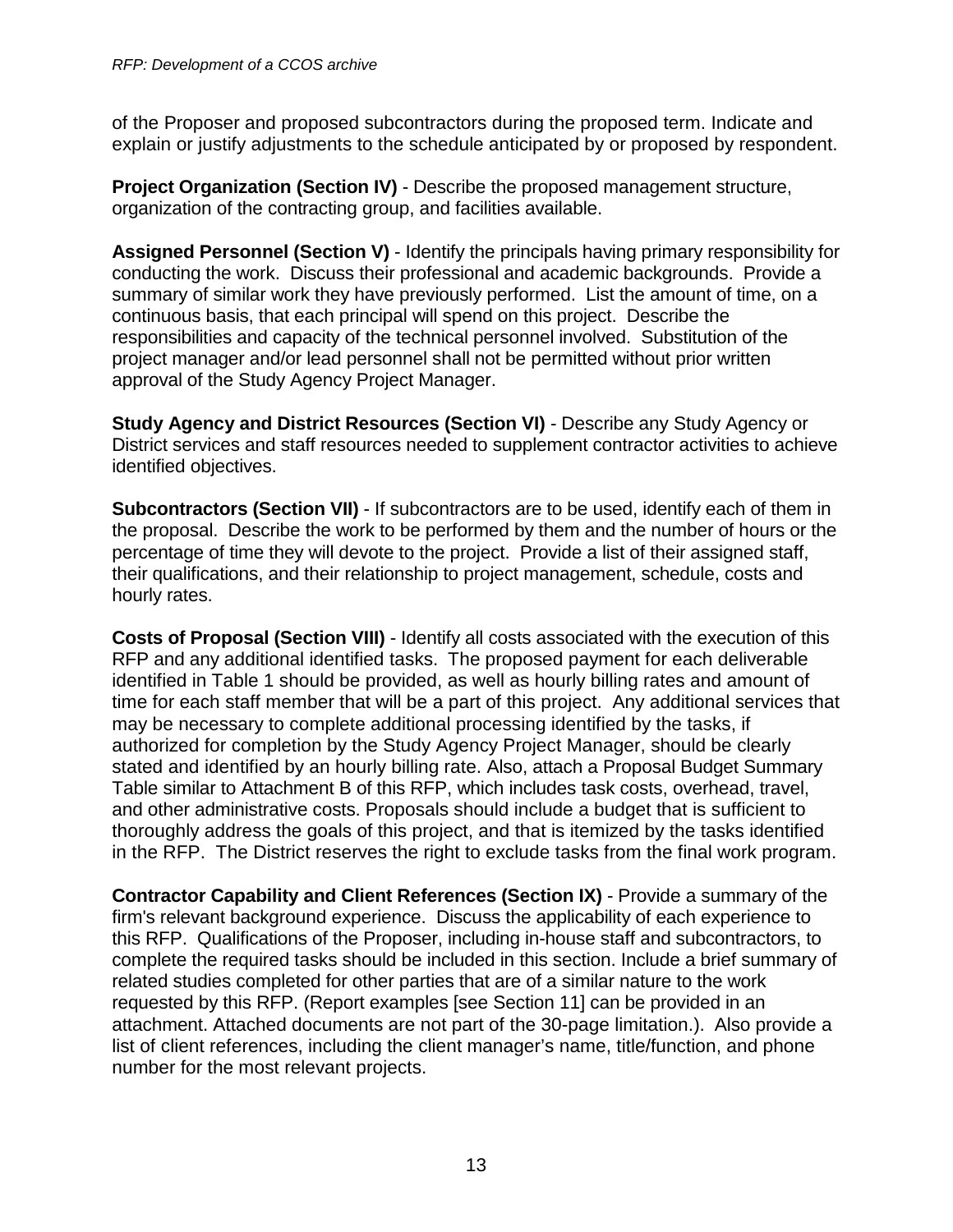**Conflict of Interest (Section X)** - Identify any actual or potential conflicts of interest resulting from any contractual work performed, or to be performed, for other clients, as well as any such work done, or to be done, by proposed subcontractors. Specifically, Proposer must disclose any recent or current contracts with the Study Agency, business entities regulated by any of the participating air districts, and/or any environmental group or business interest group. The Study Agency will consider the nature and extent of such work in evaluating the proposal (see Section 10.0).

**Previous Work Samples (Section XI)** - Attach a copy of any work prepared similar to what is requested in this RFP. These items shall not be considered part of the 30-page limitation set for the proposal.

**Certificate of Eligibility for Federal Funding (Attachment A)** - The Proposer should complete and return the certification regarding debarment, Attachment A, with their proposal.

**Supplemental Information** – Extensive documentation is discouraged, but attachments for the budget summary table and resumes can be included in the proposal. Attached documents are not part of the 30-page limitation.

#### **9. SUBMISSION OF PROPOSAL**

All proposals must be submitted according to the specifications set forth below. Failure to adhere to these specifications may be cause for rejection of proposal.

- Due Date Proposal must be received no later than 5:00 p.m. on September 23, 2011. Late proposals will not be accepted. Any correction or resubmission by the Proposer will not extend the submittal due date.
- Delivery Address Proposal must be directed to and received at the address below and should be directed to:

John DaMassa, Branch Chief Modeling and Meteorology Branch Planning and Technical Support Division 1001 I Street, P.O. Box 2815 Sacramento, CA 95812

• Identification – To accommodate processing and identification of time of receipt, the Proposer shall submit the required copies of the proposal in a sealed envelope, plainly marked in the upper left-hand corner with the name and address of the Proposer and the words:

"PROPOSAL: Development of a CCOS archive"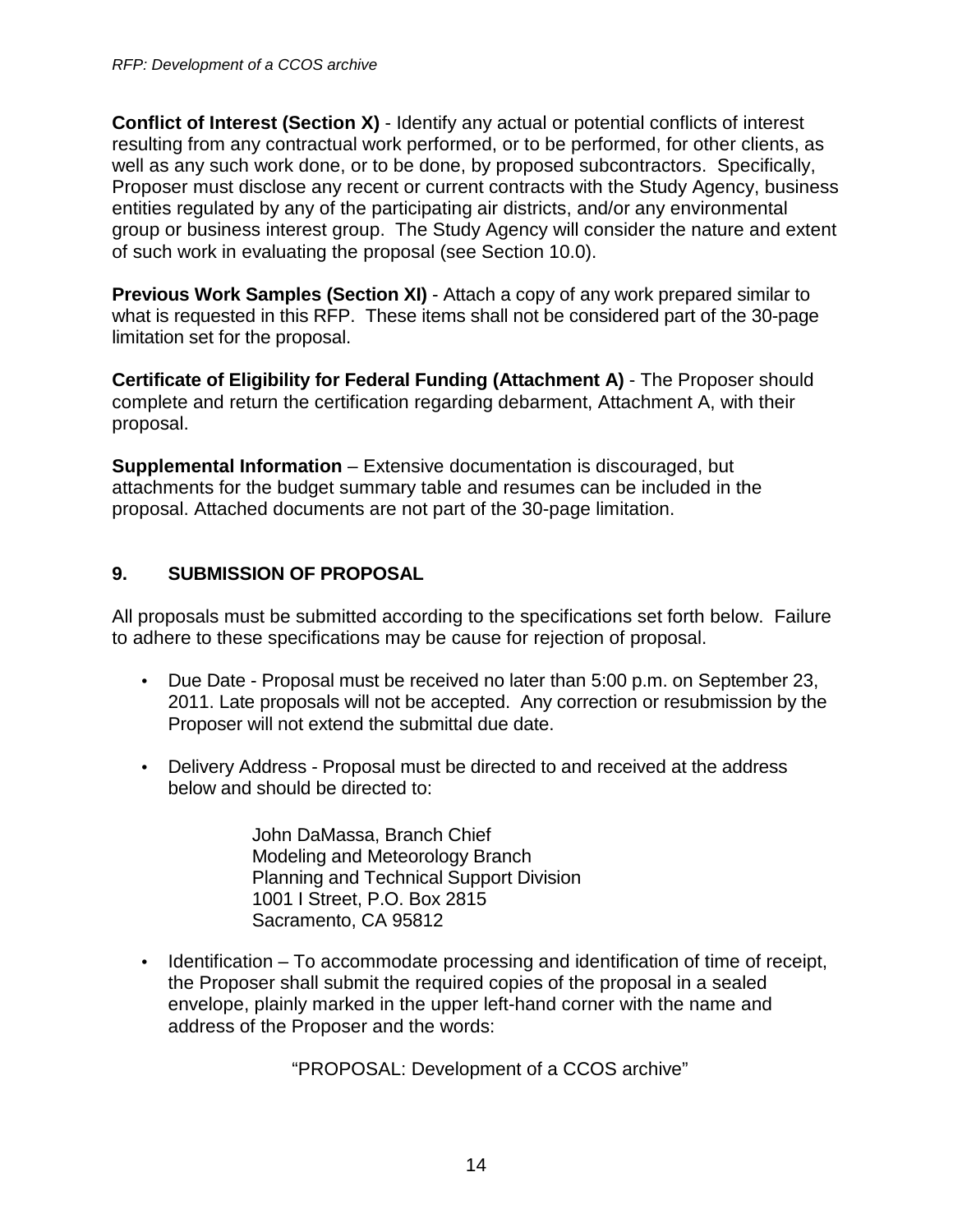• Electronic Copy (Compact Disc, read-only-memory) - The Proposer shall also submit an electronic copy of the proposal in Microsoft Word. The electronic copy shall be emailed to jdamassa@arb.ca.gov

Grounds For Rejection - A proposal may be immediately rejected if:

- It is received at any time after the exact due date and time set for receipt of proposals;
- It is not prepared in the format prescribed; or
- It is not signed by an individual authorized to represent the firm.

Once a proposal is submitted, the composition of the proposal team cannot be altered without prior written consent of the Study Agency. The proposal shall constitute a firm offer and may not be withdrawn for a period of ninety (90) days following the last day to accept proposals. Proposals become the property of the Study Agency. The Study Agency reserves the right to reject all proposals and make no award.

## **10. PROCESS**

The following section describes the process the Study Agency will follow to select the contractor from among the responsive proposals. The Study Agency retains the right to reject all proposals received and conduct direct negotiations with a selected Proposer if all Proposals are considered to be substantially nonresponsive to key issues. The Study Agency also retains the right to omit specific tasks from the final work program during the development of the contract.

## **10.1. Addenda and Supplements to the RFP**

The Study Agency may modify the RFP and/or issue supplementary information or guidelines relating to the RFP during the proposal preparation period. In the event that it becomes necessary to revise any part of this RFP, or if additional information is necessary to enable adequate interpretation of the provisions of this RFP, or if it is necessary to extend the deadline for Proposals, a supplement to the RFP will be released and distributed in the same manner as the release of the RFP.

## **10.2. Evaluation Criteria for Qualification for Respondents**

The Study Agency will evaluate all Proposals received by the deadline to determine responsiveness to the RFP, ensure the requirements for this project will be satisfied, and will then commend a contractor for approval by the Policy Committee. Failure to adhere to specifications in this RFP may be cause for rejection of the Proposal.

Proposals will be rated on the following key factors:

1. A demonstration of the Proposer's qualifications and ability to perform the services requested in the RFP. Proposals should include a brief statement of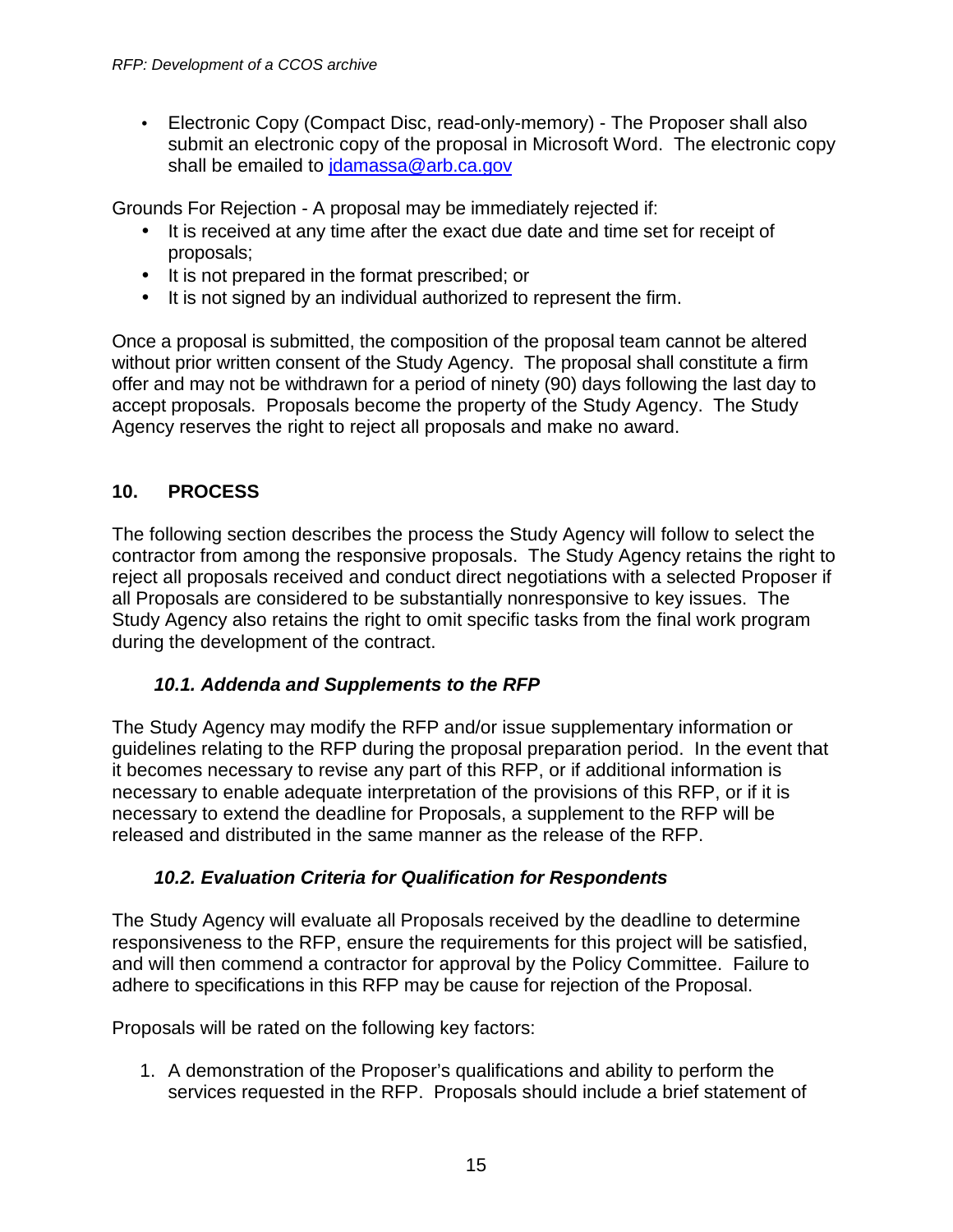qualifications of the proposed participants and a description of the duties they will perform, including specific discussions of (a) previous working relationships with government agencies, and (b) recent project experience. Extensive corporate experience is not as important as the qualifications of the principals who will be dedicated to the project. Greater detail may be incorporated by reference to a corporate website (preferred) or as a standard package.

- 2. Effectiveness of the proposed action to meet the goals of the RFP; thoroughness and appropriateness of the proposed work program; innovation in approach to work tasks.
- 3. Timeliness of the proposed schedule for the completion of tasks.
- 4. Efficiency and total cost of the Proposal.
- 5. Clarity and thoroughness of the Proposal; presentation, including good organization, formatting, and minimal grammatical errors.

During the selection process, the Study Agency may interview Proposers with scores above a natural break, for clarification purposes only. No new material will be permitted at this time.

A contract will be awarded to the Proposer with the best acceptable Proposal based on cost effectiveness and the criteria described in this section. The selection of contractor, final project budget and award of contract are subject to approval by the Policy Committee and the San Joaquin Valleywide Air Pollution Study Agency Governing Board. The Study Agency may choose to reject all Proposals. All Proposers will be notified of the selection process results by letter.

#### **10.3. Contract Negotiation and Approval**

Contract negotiation will be conducted after approval of contractor selection by the Policy Committee. All agreements must be approved and executed by the Study Agency. Standard contract language is available for advance review by request to the Program Manager.

#### **11. INSURANCE**

The contractor shall provide insurance in coverage and amount acceptable to the Study Agency. The Study Agency will require that any contractor prior to endorsement of a contract meet the following insurance requirements for this project.

Without limiting Study Agency's right to obtain indemnification from contractor or any third parties, the contractor, at its sole expense, shall maintain in full force and effect throughout the term of this Agreement the following insurance policy(s):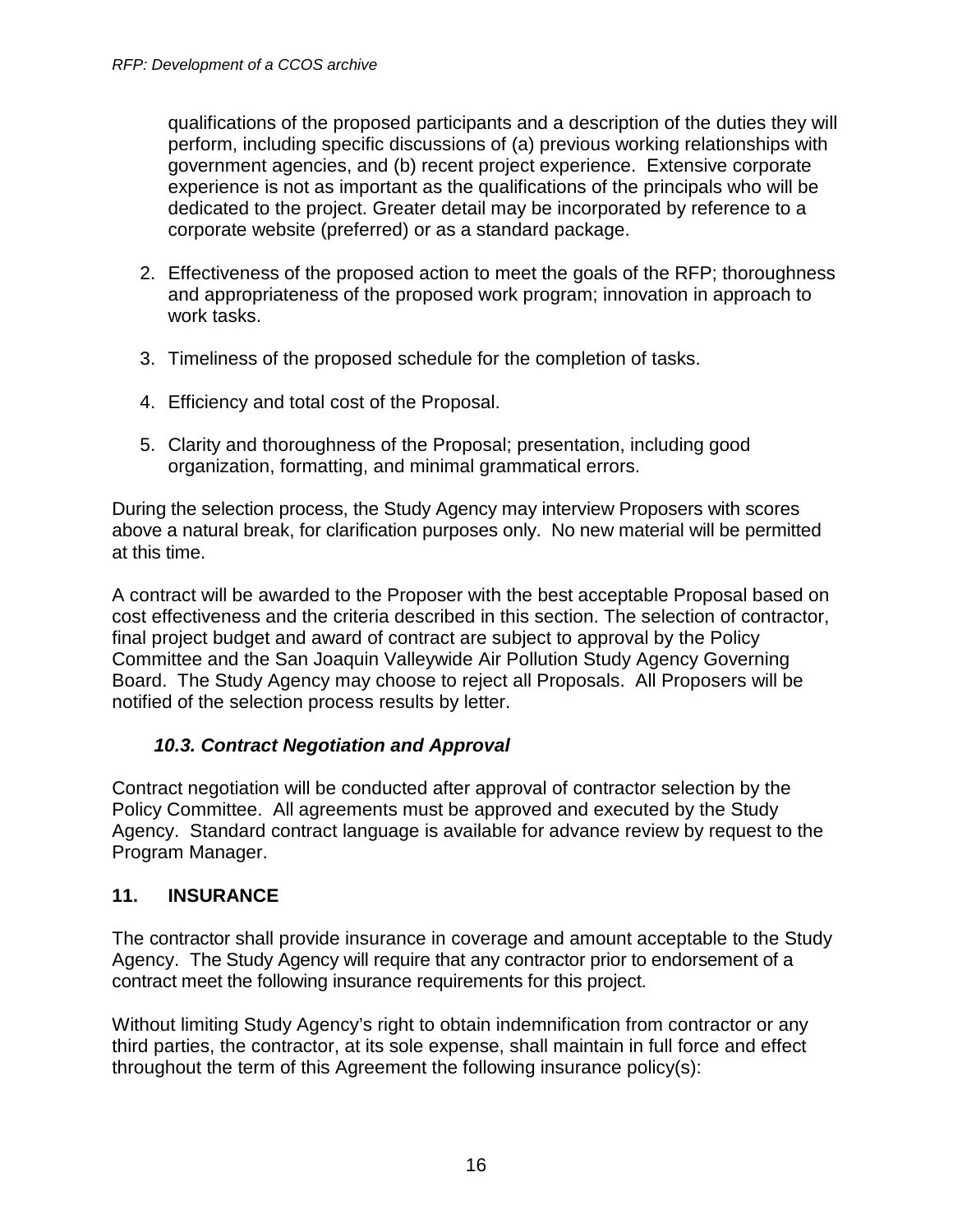- 1. Liability insurance for bodily injury, including automobile liability, with limits of coverage of not less than Five Hundred Thousand Dollars (\$500,000) each person and One Million Dollars (\$1,000,000) each occurrence; and
- 2. Liability insurance for property damage with limits of coverage not less than Fifty Thousand Dollars (\$50,000) each occurrence; and
- 3. Workers compensation insurance in accordance with the California Labor Code; and
- 4. Commercial general liability insurance with minimum limits of coverage of not less than One Million Dollars (\$1,000,000) per occurrence.

The foregoing insurance policy(s) shall not be canceled, reduced, or changed without a minimum of thirty (30) calendar days advance, written notice given to Study Agency.

Prior to performing its obligations under this Agreement, the contractor shall provide the Study Agency with a certificate of insurance from an insurer acceptable to Study Agency as evidence of complying with the insurance requirements described above.

## **12. DATA OWNERSHIP AND PUBLICATION**

The Study Agency shall have the right, at reasonable times during the project, to inspect and reproduce any data received, collected, produced, or developed by the contractor. No reports, professional papers, information, inventions, improvements, discoveries, or data obtained, prepared, assembled, or developed by contractor shall be released or made available (except to the Study Agency) without prior, express written approval from the Study Agency Project Manager. At the completion of the project, the contractor shall provide the Study Agency all data developed through conduct of the project that is in its possession. All data which is received, collected, produced, or developed from conduct of the project shall become the exclusive property of the Study Agency; however, the contractor shall be allowed to retain a copy of any nonconfidential data received, collected, produced, or developed by the contractor. Should the contractor subsequently include data collected in this project for other evaluations and publications, the Study Agency would appreciate a notification of publication and/or a copy of the article or manuscript published.

## **13. CONFIDENTIAL INFORMATION**

All responsible proposals received by the Study Agency are public records available for review by the public after the selection process is completed. Proposals containing information the Proposer identifies as confidential or proprietary will be rejected as nonresponsive.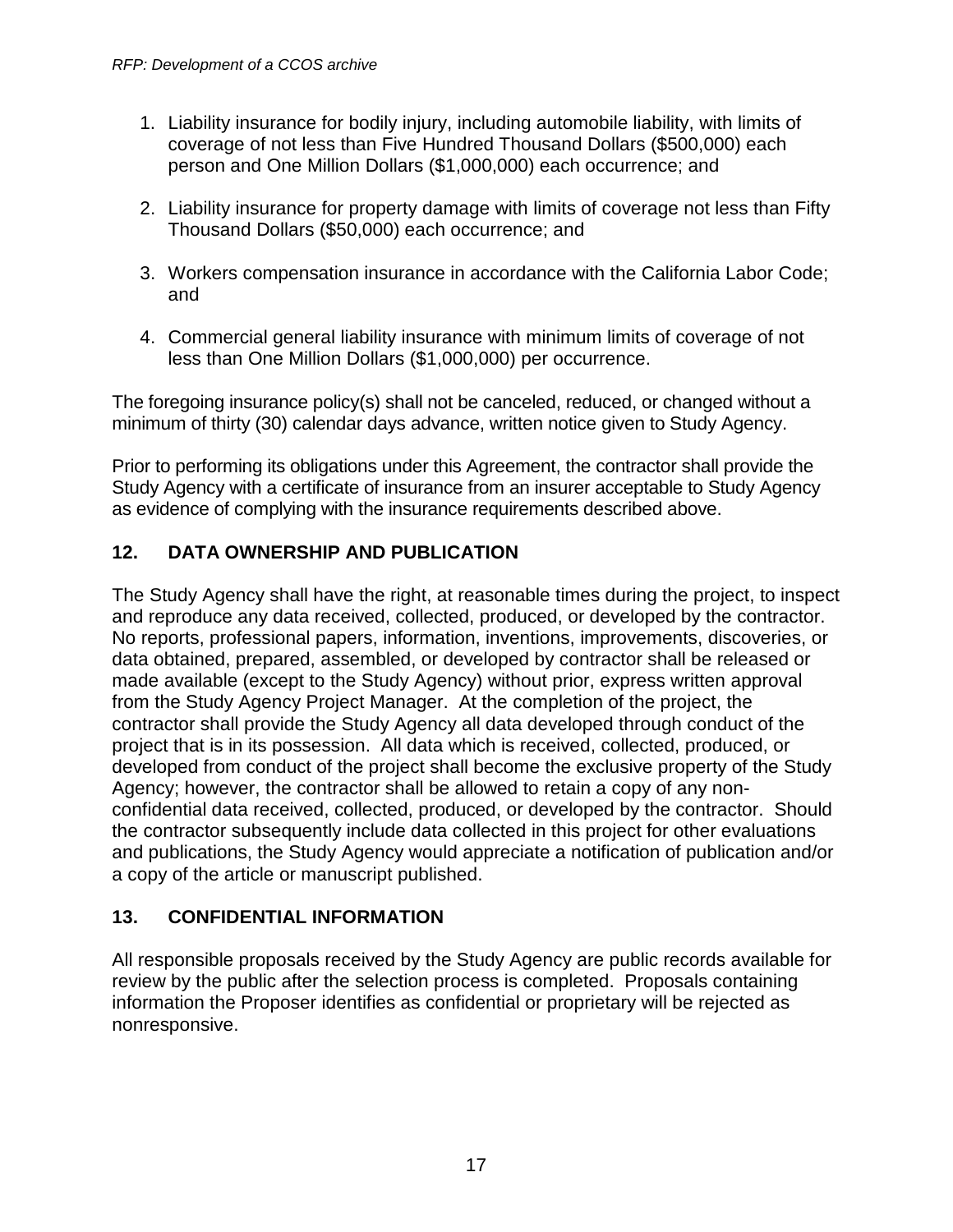# **ATTACHMENT A**

#### Certification Regarding Debarment, Suspension, Ineligibility and Voluntary Exclusion Lower Tier Covered Transactions

This certification is required by the regulations implementing Executive Order 12549, Debarment and Suspension, 29 CFR Part 98 Section 98.510, Participants' responsibilities. The regulations were published as Part VII of the May 26, 1988, Federal Register (pages 19160-19211).

(1) The prospective recipient of Federal assistance funds certifies that neither it nor its principals are presently debarred, suspended, proposed for debarment, declared ineligible, or voluntarily excluded from participation in this transaction by any Federal department or agency.

(2) Where the prospective recipient of Federal assistance funds is unable to certify to any of the statements in this certification, such prospective participant shall attach an explanation to this proposal.

Name and Title of Authorized Representative

Signature \_\_\_\_\_\_\_\_\_\_\_\_\_\_\_\_\_\_\_\_\_\_\_\_\_\_\_\_\_\_ Date\_\_\_\_\_\_\_\_\_\_\_\_\_\_\_\_\_\_\_\_